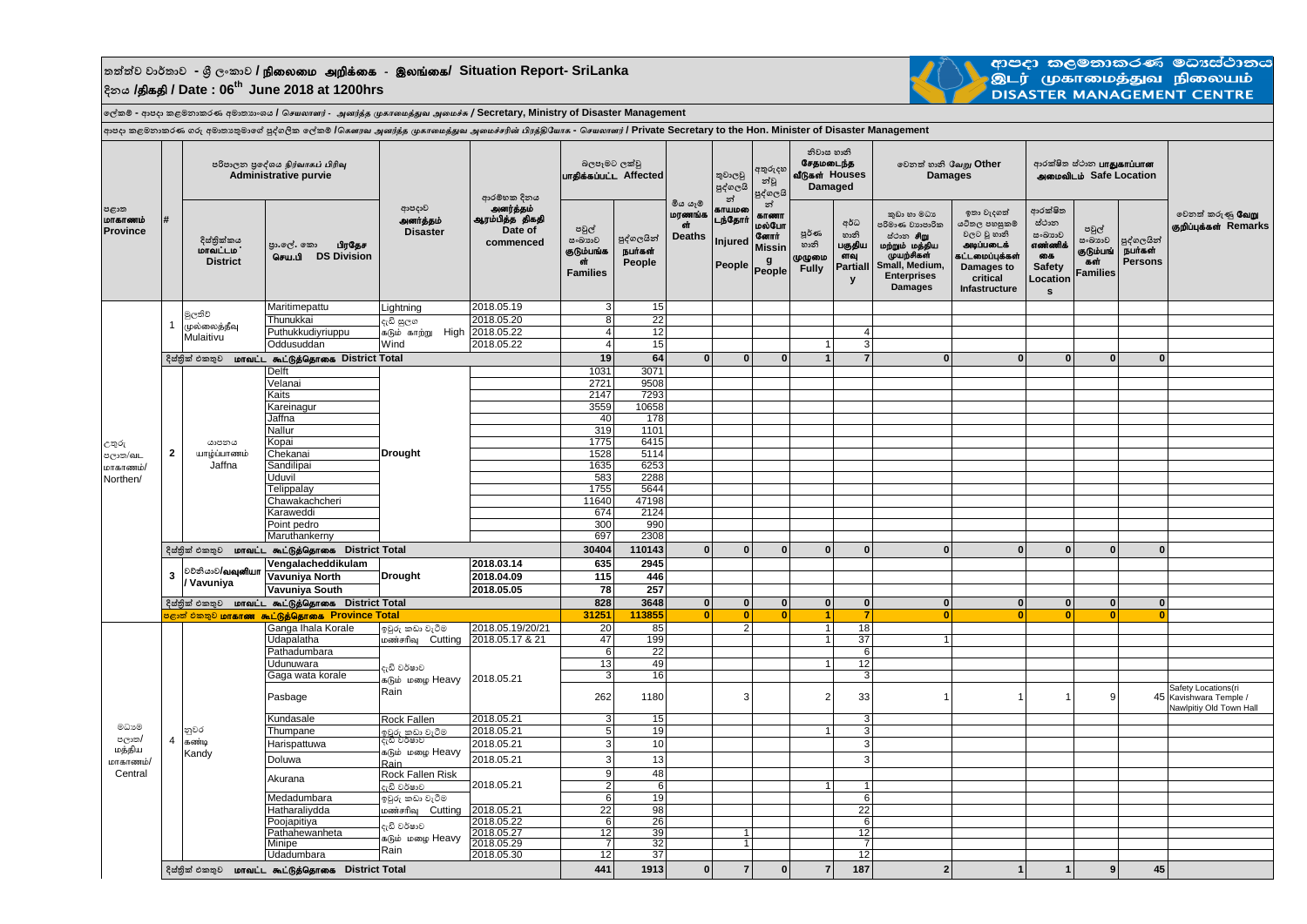|                    |                 |                                           | Nuwaraeliya                                                |                                                                           | 2018.05.21/31   | 162            | 755             |                         | $\overline{2}$          |              | 6                       | 85                      |                                  | $\mathbf{1}$     | $\mathbf{1}$ | Albian Day care<br>5<br>centre                                                                                                                   |  |
|--------------------|-----------------|-------------------------------------------|------------------------------------------------------------|---------------------------------------------------------------------------|-----------------|----------------|-----------------|-------------------------|-------------------------|--------------|-------------------------|-------------------------|----------------------------------|------------------|--------------|--------------------------------------------------------------------------------------------------------------------------------------------------|--|
|                    |                 |                                           | Ambagamuwa                                                 | නායයෑම් අවදානම                                                            | 2018.05.21/29   | 124            | 529             |                         |                         |              |                         | 35                      |                                  |                  |              |                                                                                                                                                  |  |
|                    | $5\overline{5}$ | නුවරඑලිය/நுவரெலி<br>шп/ Nuwara<br>Eliya// | Kotmale                                                    | /ඉවුරු කඩා වැටීම<br>மண்சரிவு/<br>Landslide Risk<br><b>Cutting Failure</b> | 2018.05.21/29   | 204            | 739             |                         |                         |              | $\overline{1}$          | 43                      |                                  | 3                | 39           | Safe Location -<br>Uidakotasa Community<br>Hall / Ramboda Hindu<br>100<br>School / Masswela<br>Gemunu Maha Vidyalaya /<br>Dakunumeda kubura hall |  |
|                    |                 |                                           | Walapnae                                                   |                                                                           |                 | 76             | 306             | 1                       |                         |              | $\overline{1}$          | 57                      |                                  |                  |              | One person deid due to                                                                                                                           |  |
|                    |                 |                                           | Haguranketha                                               |                                                                           | 2018.05.21/29   | 40             | 173             |                         |                         |              |                         | 40                      |                                  |                  |              | Drowning                                                                                                                                         |  |
| මධාවෙ              |                 |                                           | දිස්තුික් එකතුව <b>மாவட்ட கூட்டுத்தொகை District Total</b>  |                                                                           |                 | 606            | 2502            | $\mathbf{1}$            | $\overline{2}$          | $\Omega$     | 8                       | 260                     | $\bf{0}$<br>$\mathbf{0}$         | $\boldsymbol{4}$ | 40           | 105                                                                                                                                              |  |
| පලාත/<br>மத்திய    |                 |                                           | Ukuwela                                                    |                                                                           |                 | 6              | 25              |                         |                         |              |                         | 6                       |                                  |                  |              |                                                                                                                                                  |  |
| மாகாணம;/           |                 |                                           | Abangagakorale                                             |                                                                           |                 | 17             | 63              |                         |                         |              |                         | 17                      |                                  |                  |              |                                                                                                                                                  |  |
| Central            |                 |                                           | Yatawatta                                                  |                                                                           |                 | 3              | 15              |                         |                         |              |                         | 3                       |                                  |                  |              |                                                                                                                                                  |  |
|                    |                 |                                           | Rattota                                                    | දැඩි වර්ෂාව<br>கடும் மழை Heavy<br>Rain                                    |                 | 8              | 26              |                         |                         |              |                         | 8                       |                                  |                  |              |                                                                                                                                                  |  |
|                    |                 | මාතලේ<br>மாத்தளை Matale                   | Dambulla                                                   |                                                                           |                 | $\overline{4}$ | 14              |                         |                         |              |                         | 3                       |                                  |                  |              |                                                                                                                                                  |  |
|                    | 6               |                                           | Naula                                                      |                                                                           | 2018.05.21      | 6              | 28              |                         |                         |              |                         | 6                       |                                  |                  |              |                                                                                                                                                  |  |
|                    |                 |                                           | Wilgamuwa                                                  |                                                                           |                 | 8              | 30              |                         |                         |              |                         | 8                       |                                  |                  |              |                                                                                                                                                  |  |
|                    |                 |                                           | Pallepola                                                  |                                                                           |                 | 6              | 20              |                         |                         |              |                         | 6                       |                                  |                  |              |                                                                                                                                                  |  |
|                    |                 |                                           |                                                            |                                                                           |                 | $\overline{7}$ |                 |                         |                         |              |                         |                         |                                  |                  |              |                                                                                                                                                  |  |
|                    |                 |                                           | Galewala                                                   |                                                                           |                 |                | 20              |                         |                         |              |                         | 5                       |                                  |                  |              |                                                                                                                                                  |  |
|                    |                 |                                           | Matale                                                     |                                                                           |                 | 3              | 12              |                         |                         |              |                         | 3                       |                                  |                  |              |                                                                                                                                                  |  |
|                    |                 |                                           | Luggala Pallegama                                          |                                                                           |                 | $\overline{4}$ | 16              |                         |                         |              |                         | $\overline{4}$          |                                  |                  |              |                                                                                                                                                  |  |
|                    |                 |                                           | දිස්නික් එකතුව <b>மாவட்ட கூட்டுத்தொகை District Total</b>   | 72                                                                        | 269             | $\mathbf{0}$   | $\bf{0}$        | $\bf{0}$                | $\mathbf{0}$            | 69           | $\bf{0}$<br>$\mathbf 1$ | $\mathbf{0}$            | $\bf{0}$                         | $\bf{0}$         |              |                                                                                                                                                  |  |
|                    |                 |                                           | <mark>පළාත් එකතුව மாகாண ஜட்டுத்தோகை Province Total</mark>  | දැඩි වර්ෂාව                                                               |                 | 1119           | 4684            |                         | 9                       | $\mathbf{0}$ | 15                      | 516                     | 3 <sup>1</sup><br>$\overline{1}$ | 5 <sub>1</sub>   | 49           | 150                                                                                                                                              |  |
|                    |                 |                                           | Ella                                                       | கடும் மழை Heavy<br>Rain / දැඩි සලග<br>දැඩි වර්ෂාව                         | 2018.05.20 /    | $\overline{1}$ | 5               |                         |                         |              |                         | $\overline{\mathbf{1}}$ |                                  |                  |              |                                                                                                                                                  |  |
|                    |                 |                                           | Haliela                                                    |                                                                           | 2018.05.30      | 18<br>5        | 56<br>12        |                         |                         |              |                         | 18<br>5                 |                                  |                  |              |                                                                                                                                                  |  |
|                    |                 |                                           | Pasara                                                     |                                                                           |                 |                |                 |                         |                         |              |                         |                         |                                  |                  |              | one person deid due                                                                                                                              |  |
|                    |                 |                                           | Welimada                                                   |                                                                           |                 | 111            | 422             |                         | 3                       |              |                         | 105                     | -1                               |                  |              | to Tree Fallen                                                                                                                                   |  |
|                    | $\overline{7}$  | බදුල්ල<br>பதுள்ளை Badulla                 | Haldamulla                                                 | கடும் மழை Heavy<br>Rain / දැඩි සුලග                                       | 2018.05.20 /    | 24             | 91              |                         |                         |              |                         | 24                      |                                  |                  |              |                                                                                                                                                  |  |
|                    |                 |                                           | Bandarawela                                                | கடும் காற்று $High$                                                       | 2018.05.30      | 15             | 63              |                         | $\mathbf{1}$            |              |                         | 15                      |                                  |                  |              |                                                                                                                                                  |  |
|                    |                 |                                           | Uwa Paranagama<br>Badulla                                  | Wind / අකුණුගැසීම<br>மின்னல்/ Lightning                                   |                 | 101<br>6       | 412<br>20       | 1                       |                         |              |                         | 97<br>6                 |                                  |                  |              | one person deid due                                                                                                                              |  |
|                    |                 |                                           | Soranatota                                                 |                                                                           |                 | 7              | 24              | $\overline{2}$          |                         |              |                         | 7                       |                                  |                  |              | to Tree Fallen<br>Two persons deid due                                                                                                           |  |
|                    |                 |                                           | දිස්තික් එකතුව <b>மாவட்ட கூட்டுத்தொகை District Total</b>   |                                                                           |                 | 288            | 1105            | $\overline{\mathbf{4}}$ | $\overline{\mathbf{4}}$ | $\bf{0}$     | $\Omega$                | 278                     | $\bf{0}$<br>$\mathbf{1}$         | $\mathbf{0}$     | $\mathbf{0}$ | to Tree Fallen<br>$\mathbf{0}$                                                                                                                   |  |
| ூව/ஊவா<br>மாகாணம்/ |                 |                                           |                                                            |                                                                           |                 |                |                 |                         |                         |              |                         |                         |                                  |                  |              |                                                                                                                                                  |  |
| Uva                |                 |                                           | Badalkumbura                                               | දැඩි වර්ෂාව<br>கடும் மழை Heavy<br>Rain                                    | 2018.05.19      |                | 3               |                         |                         |              |                         |                         |                                  |                  |              | One person deid due<br>to Tree Fallen                                                                                                            |  |
|                    |                 |                                           | <b>Buttala</b>                                             |                                                                           |                 |                | $5\overline{5}$ |                         |                         |              |                         | $\mathbf 1$             |                                  |                  |              |                                                                                                                                                  |  |
|                    |                 |                                           | Monaragala                                                 | දැඩි වර්ෂාව                                                               |                 | 3              | 14              |                         |                         |              |                         | 3                       |                                  |                  |              |                                                                                                                                                  |  |
|                    |                 | මොනරාගල<br>8 மொனறாகலை                     | Siyambalanduwa                                             | கடும் மழை Heavy<br>Rain / දැඩි සුලග                                       | 2018.05.25 / 29 |                | 4               |                         |                         |              |                         | $\mathbf{1}$            |                                  |                  |              |                                                                                                                                                  |  |
|                    |                 | Moneragala                                | Thanamalvila                                               | கடும் காற்று                                                              |                 | $\overline{2}$ | $\bf{8}$        |                         |                         |              |                         | $\overline{2}$          |                                  |                  |              |                                                                                                                                                  |  |
|                    |                 |                                           | Medagama                                                   | High Wind                                                                 |                 |                | 5 <sub>5</sub>  |                         |                         |              |                         | $\overline{1}$          |                                  |                  |              |                                                                                                                                                  |  |
|                    |                 |                                           | Badal kumbura                                              |                                                                           |                 | $\mathbf{3}$   | 11              |                         |                         |              |                         | 3                       |                                  |                  |              |                                                                                                                                                  |  |
|                    |                 |                                           | Madulla                                                    | දැඩි සුලග<br>கடும் காற்று High                                            | 2018.05.30/31   | $\mathbf{3}$   | 9               |                         |                         |              |                         | $\mathbf{3}$            |                                  |                  |              |                                                                                                                                                  |  |
|                    |                 |                                           | Katharagama                                                | Wind                                                                      | 2018.05.31      | $\overline{2}$ | $\overline{7}$  |                         |                         |              |                         | $\overline{2}$          |                                  |                  |              |                                                                                                                                                  |  |
|                    |                 |                                           | දිස්තික් එකතුව <b>மாவட்ட கூட்டுத்தொகை District Total</b>   |                                                                           |                 | 17             | 66              | 1                       | $\mathbf{0}$            | $\mathbf{0}$ | $\mathbf 0$             | 16                      | $\mathbf{0}$<br>$\mathbf{0}$     | $\mathbf{0}$     | $\mathbf{0}$ | $\bf{0}$                                                                                                                                         |  |
|                    |                 |                                           | <mark>ு குறி பிறை மாகாண கூட்டுத்தொகை Province Total</mark> |                                                                           |                 | 305            | 1171            | 5 <sup>1</sup>          | $\overline{a}$          | $\mathbf{0}$ | $\overline{0}$          | 294                     | 0 <br>$\blacktriangleleft$       | 0                | 0            | $\mathbf{0}$                                                                                                                                     |  |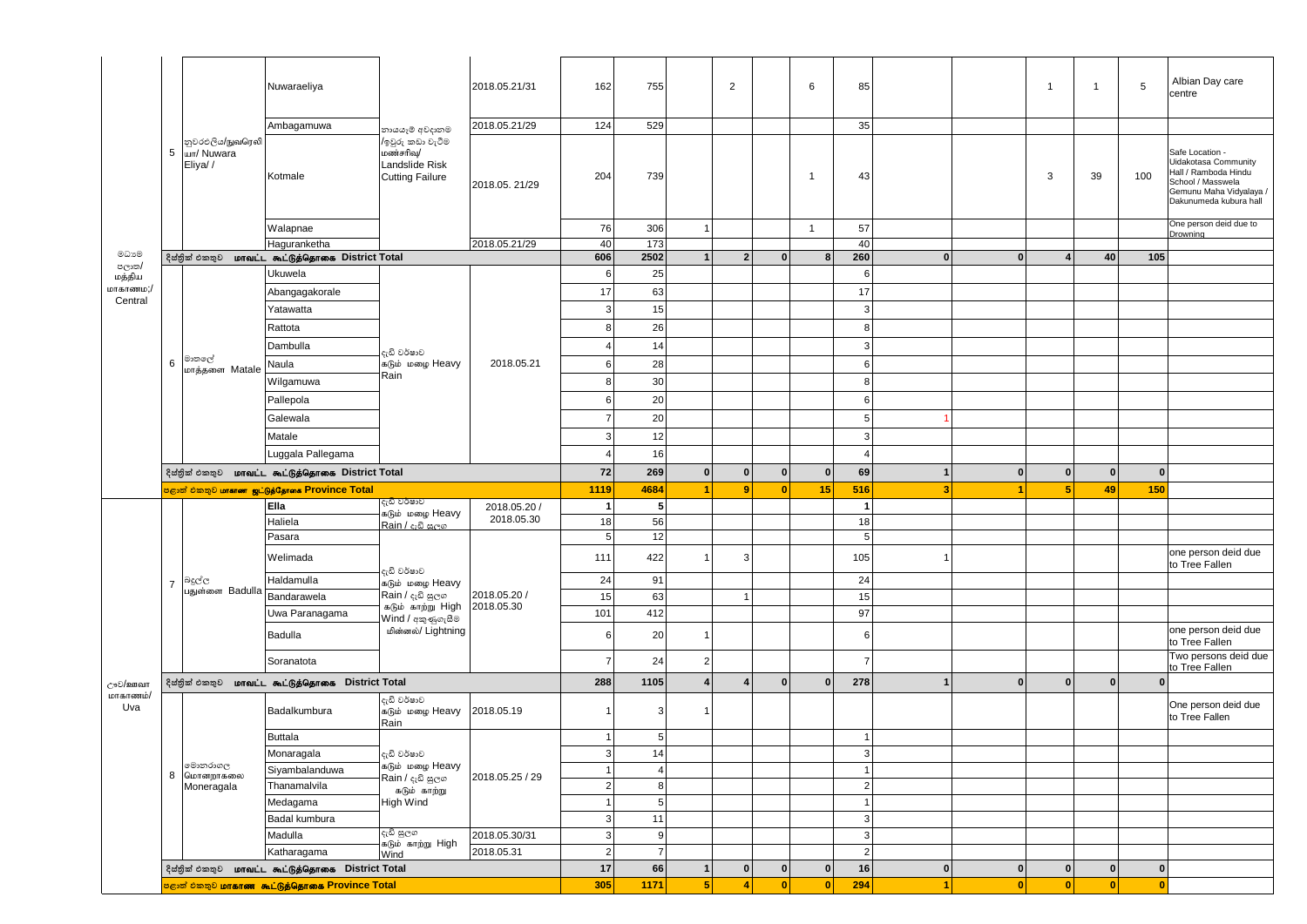|            |                                                                                                                            |                | Warakapola                                               |                      |              |                                                        | 110            |                         | $\mathbf{1}$            |                    | 1                | 31             |                 |              |              |                              |                                                    |
|------------|----------------------------------------------------------------------------------------------------------------------------|----------------|----------------------------------------------------------|----------------------|--------------|--------------------------------------------------------|----------------|-------------------------|-------------------------|--------------------|------------------|----------------|-----------------|--------------|--------------|------------------------------|----------------------------------------------------|
|            |                                                                                                                            |                | Kegalle                                                  | ගංවතුර හා ඉවුරු      |              | 36<br>81                                               | 284            |                         | 1                       |                    | $\overline{2}$   | 65             |                 |              |              |                              |                                                    |
|            |                                                                                                                            |                |                                                          | කඩාවැටීම<br>மண்சரிவு |              | 38                                                     | 151            |                         |                         |                    |                  | 9              | 1               |              |              |                              |                                                    |
|            |                                                                                                                            |                | Galigamuwa                                               | Flood & Cutting      |              |                                                        |                |                         |                         |                    |                  |                |                 |              |              |                              |                                                    |
|            |                                                                                                                            |                | Bulathkohupitiya                                         | Failure              |              | 210                                                    | 677            | $\overline{1}$          |                         |                    |                  | 15             |                 |              |              |                              | One person deid due<br>to Cutting Failure          |
|            |                                                                                                                            | කෑගල්ල         | Ruwanwella                                               |                      | 2018.05.20 - | 212                                                    | 866            | $\overline{1}$          |                         |                    |                  | 22             |                 |              |              |                              | One person deid due to<br>Drowning                 |
|            | 9                                                                                                                          | கேகாலை         | Deraniyagala                                             |                      | 2018.06.05   | 187                                                    | 754            |                         |                         |                    |                  | 187            | 5 <sup>1</sup>  |              |              |                              |                                                    |
|            |                                                                                                                            | Kegalle        | Dehiovita                                                |                      |              | 559                                                    | 2219           |                         |                         |                    |                  | 478            | $\mathbf{1}$    |              |              |                              |                                                    |
|            |                                                                                                                            |                | Aranayaka                                                |                      |              | 154                                                    | 485            |                         |                         |                    |                  | 30             |                 |              |              |                              |                                                    |
|            |                                                                                                                            |                | Yatiyanthota                                             |                      |              | 21                                                     | 120            |                         |                         |                    |                  | 21             |                 |              |              |                              |                                                    |
|            |                                                                                                                            |                | Rambukkana                                               |                      |              | 21                                                     | 83             | $\overline{1}$          |                         |                    | $\mathbf{1}$     | 10             |                 |              |              |                              | One person deid due to<br><b>Tree Fallen</b>       |
|            |                                                                                                                            |                | Mawanella                                                |                      |              | 73                                                     | 290            |                         |                         |                    | $\overline{2}$   | 46             |                 |              |              |                              |                                                    |
|            |                                                                                                                            |                | දිස්තික් එකතුව <b>மாவட்ட கூட்டுத்தொகை District Total</b> |                      |              | 1592                                                   | 6039           | $\overline{\mathbf{3}}$ | $\overline{\mathbf{3}}$ | $\mathbf{0}$       | 6                | 914            | 9               | $\mathbf{0}$ | $\bf{0}$     | $\mathbf{0}$<br>$\Omega$     |                                                    |
|            |                                                                                                                            |                |                                                          |                      |              | 136                                                    | 544            |                         |                         |                    | $\mathbf{1}$     |                |                 |              |              |                              |                                                    |
|            |                                                                                                                            |                | Ehaliyagoda                                              |                      |              |                                                        |                |                         |                         |                    |                  | 18             |                 |              |              |                              |                                                    |
| සබරගමුව    |                                                                                                                            |                | Kuruvita                                                 |                      |              | 1583                                                   | 6431           | $\overline{1}$          |                         |                    | $\overline{2}$   | 71             |                 |              |              |                              | One person deid due to<br><b>Building Collapse</b> |
| පලාත/சப்ரக |                                                                                                                            |                | Nivithigala                                              |                      |              | 177                                                    | 660            |                         |                         |                    |                  | 33             |                 |              |              |                              |                                                    |
| முவ/       |                                                                                                                            |                | Rathnapura                                               |                      |              | 1944                                                   | 8293           |                         |                         |                    | 1                | 135            |                 |              |              |                              |                                                    |
| Sabaragam  |                                                                                                                            |                | Elapatha                                                 |                      |              | 2665                                                   | 9994           |                         |                         |                    | 6                | 85             |                 |              |              |                              |                                                    |
| uwa/       |                                                                                                                            |                | Kahawatta                                                |                      |              | 29                                                     | 112            |                         |                         |                    |                  | 29             |                 |              |              |                              |                                                    |
|            |                                                                                                                            |                | Kalawana                                                 |                      |              | 81                                                     | 293            |                         |                         |                    |                  | 27             |                 |              |              |                              |                                                    |
|            |                                                                                                                            |                |                                                          | නායයෑම /ඉවුරු කඩා    |              |                                                        |                |                         |                         |                    |                  |                |                 |              |              |                              | One person deid due                                |
|            |                                                                                                                            | රත්නපුර        | Kiriella                                                 | වැටීම மண்சரிவு/      |              | 5867<br>1588<br>12<br>$\overline{1}$<br>$\overline{2}$ |                |                         |                         | to Cutting Failure |                  |                |                 |              |              |                              |                                                    |
|            |                                                                                                                            | 10 இரத்தினபுரி |                                                          | Landslide Cutting    | 2018.05.21   |                                                        |                |                         |                         |                    |                  |                |                 |              |              |                              |                                                    |
|            |                                                                                                                            | Rathnapura     | Pelmadulla                                               | Failure              |              | 371                                                    | 1450           |                         |                         |                    | $\overline{2}$   | 37             |                 |              |              |                              |                                                    |
|            |                                                                                                                            |                | Opanayaka                                                |                      |              | 97                                                     | 298            |                         |                         |                    |                  | 10             |                 |              |              |                              |                                                    |
|            |                                                                                                                            |                | Ayagama                                                  |                      |              | 310                                                    | 1071           |                         |                         |                    | $\left  \right $ | 18             |                 |              |              |                              |                                                    |
|            |                                                                                                                            |                | Balangoda                                                |                      |              | 16                                                     | 57             |                         |                         |                    |                  | 14             |                 |              |              |                              |                                                    |
|            |                                                                                                                            |                | Imbulpe                                                  |                      |              | 30                                                     | 109            |                         |                         |                    | 1                | 29             |                 |              |              |                              |                                                    |
|            |                                                                                                                            |                | Kolonna                                                  |                      |              | 43                                                     | 167            |                         | $\mathbf{3}$            |                    |                  | 43             |                 |              |              |                              |                                                    |
|            |                                                                                                                            |                | Godakawala                                               |                      |              | 38                                                     | 152            |                         |                         |                    |                  | 35             |                 |              |              |                              |                                                    |
|            |                                                                                                                            |                | Weligapola                                               |                      |              | 15                                                     | 48             |                         |                         |                    | $\overline{2}$   | 13             |                 |              |              |                              |                                                    |
|            |                                                                                                                            |                | Embilipitiya                                             |                      |              | $\overline{1}$                                         | $\overline{2}$ |                         |                         |                    |                  | $\mathbf{1}$   |                 |              |              |                              |                                                    |
|            |                                                                                                                            |                |                                                          |                      |              | 9124                                                   | 35548          | $\overline{2}$          | $\overline{4}$          | $\mathbf{0}$       | 19               | 610            | $\mathbf{0}$    | $\mathbf{0}$ | $\mathbf 0$  | $\mathbf{0}$<br>$\mathbf{0}$ |                                                    |
|            | <b>District Total</b><br>දිස්තික් එකතුව <b>மாவட்ட கூட்டுத்தொகை</b><br>පළාත් එකතුව <b>மாகாண கூட்டுத்தொகை Province Total</b> |                |                                                          |                      |              |                                                        |                |                         | $\overline{7}$          |                    |                  |                | 9               |              |              |                              |                                                    |
|            |                                                                                                                            |                |                                                          |                      |              | 10716                                                  | 41587          | $5\phantom{1}$          |                         | $\bf{0}$           | 25               | 1524           |                 | $\mathbf{0}$ | 0            | $\mathbf{0}$<br>$\mathbf{0}$ |                                                    |
|            |                                                                                                                            |                | Elpitiya                                                 |                      |              | 26                                                     | 165            |                         |                         |                    | $\mathbf{1}$     | 25             |                 |              |              |                              |                                                    |
|            |                                                                                                                            |                | Karandeniya                                              |                      |              | 5 <sub>l</sub>                                         | 14             |                         |                         |                    |                  | 5              |                 |              |              |                              |                                                    |
|            |                                                                                                                            |                | Walivita divitura                                        |                      |              | 18                                                     | 80             |                         | $\mathbf{1}$            |                    |                  | 18             |                 |              |              |                              |                                                    |
|            |                                                                                                                            |                | Habaraduwa                                               |                      |              | 19                                                     | 70             |                         |                         |                    | 5 <sup>1</sup>   | 13             | 1               |              |              |                              |                                                    |
|            |                                                                                                                            |                | Akmeemana                                                |                      |              | 8                                                      | 43             |                         |                         |                    |                  | 8              |                 |              |              |                              |                                                    |
|            |                                                                                                                            |                | Thawalama                                                |                      |              | 86                                                     | 306            | $\overline{1}$          |                         |                    |                  | 86             |                 |              |              |                              | One person deid due                                |
|            |                                                                                                                            |                | Ambalangoda                                              | දැඩි වර්ෂාව          |              | -9                                                     | 34             |                         |                         |                    | $\vert$ 2        | 6              |                 |              |              |                              | to Drowning                                        |
|            | 11                                                                                                                         | ගාල්ල<br>காலி  | Galle Nagoda                                             | கடும் மழை            | 2018.05.20   | 178                                                    | 705            |                         |                         |                    | 1                | 31             |                 |              |              |                              |                                                    |
|            |                                                                                                                            |                | Balapitiya                                               | Heavy Rain           |              | 9                                                      | 42             |                         |                         |                    |                  | 9              |                 |              |              |                              |                                                    |
|            |                                                                                                                            |                |                                                          |                      |              |                                                        |                |                         |                         |                    |                  |                |                 |              |              |                              |                                                    |
|            |                                                                                                                            |                | Baddegame                                                |                      |              | 109                                                    | 373            |                         |                         |                    |                  | 18             | 4               |              |              |                              |                                                    |
|            |                                                                                                                            |                | Hikkaduwa                                                |                      |              | 11                                                     | 35             |                         |                         |                    |                  |                | 10              |              |              |                              |                                                    |
|            |                                                                                                                            |                | Niyagama                                                 |                      |              | $\overline{7}$                                         | 24             |                         |                         |                    | 1                | 3              | $\overline{3}$  |              |              |                              |                                                    |
|            |                                                                                                                            |                | <b>Bope Poddala</b>                                      |                      |              | $\overline{7}$                                         | 29             |                         |                         |                    |                  | $\overline{7}$ |                 |              |              |                              |                                                    |
|            |                                                                                                                            |                | Kadawath Sathara                                         |                      |              | 5 <sup>1</sup>                                         | 24             |                         |                         |                    |                  | 5              |                 |              |              |                              |                                                    |
|            |                                                                                                                            |                | Imaduwa                                                  |                      |              | 5 <sup>1</sup>                                         | 20             |                         |                         |                    |                  | $\overline{4}$ | $\mathbf{1}$    |              |              |                              |                                                    |
|            |                                                                                                                            |                |                                                          |                      |              |                                                        |                |                         |                         |                    |                  |                |                 |              |              |                              |                                                    |
|            |                                                                                                                            | දිස්තික් එකතුව | மாவட்ட கூட்டுத்தொகை District Total                       |                      |              | 502                                                    | 1964           | 1                       | $\mathbf{1}$            | $\mathbf{0}$       | 10 <sup>1</sup>  | 239            | 20 <sup>1</sup> | $\mathbf{0}$ | $\mathbf{0}$ | $\mathbf{0}$<br>$\mathbf{0}$ |                                                    |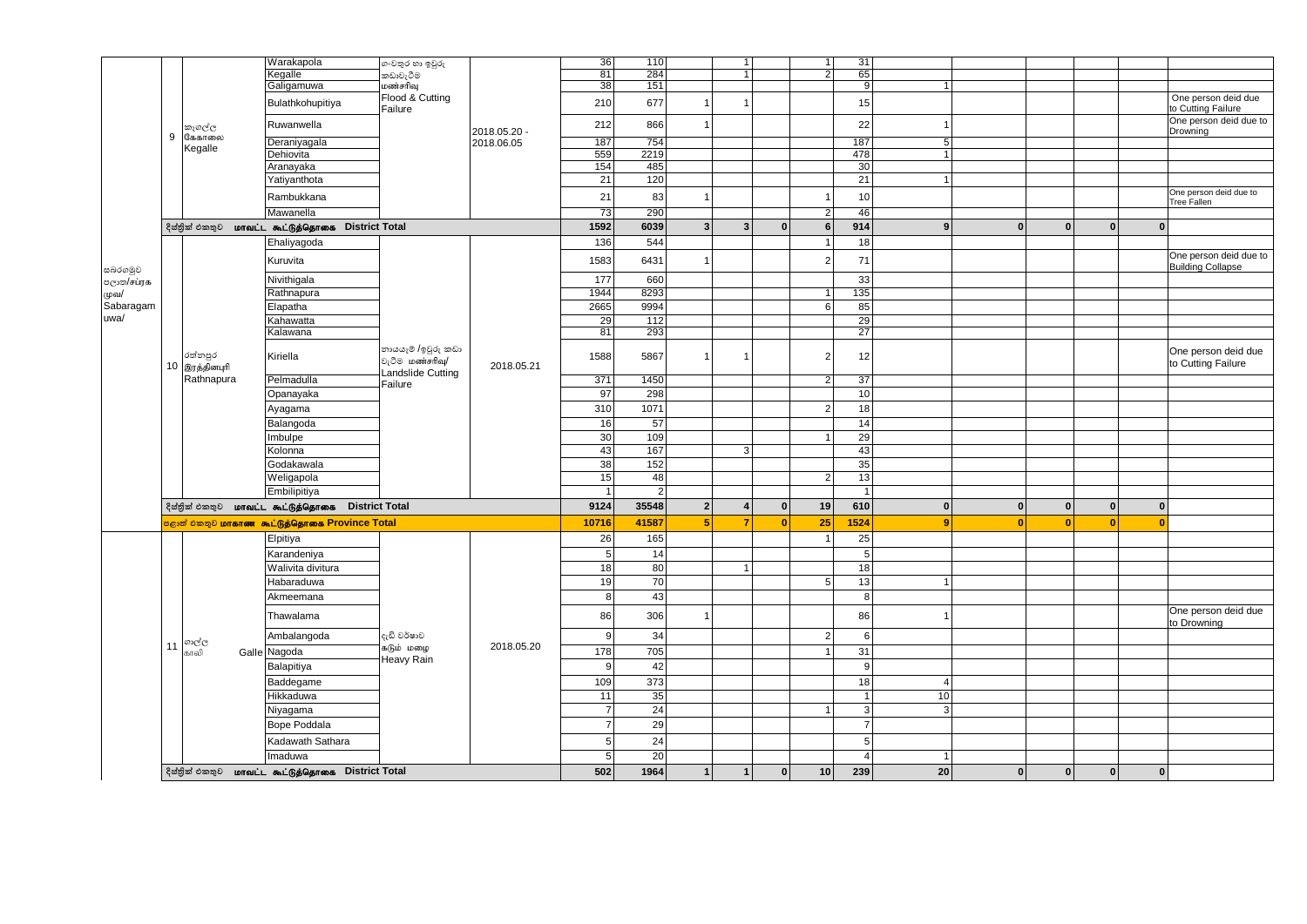|                                |                                  |                                                                         | අකුණුගැසීම                                                                  |               | 6                      | 17                   |                |              |              |                  | 6                        |                |                |                |             |              |                                    |
|--------------------------------|----------------------------------|-------------------------------------------------------------------------|-----------------------------------------------------------------------------|---------------|------------------------|----------------------|----------------|--------------|--------------|------------------|--------------------------|----------------|----------------|----------------|-------------|--------------|------------------------------------|
|                                |                                  | Tangalla                                                                | மின்னல்/ Lightning<br><b>High Wind</b>                                      |               | 3                      | 8                    |                |              |              | $\mathbf{1}$     | $\overline{4}$           |                |                |                |             |              |                                    |
|                                |                                  |                                                                         | <b>Tree Fallen</b>                                                          |               | $\overline{4}$         | 14                   |                |              |              |                  | 3                        |                |                |                |             |              |                                    |
|                                |                                  | Katuwana                                                                | නායයෑම /ඉවුරු කඩා<br>වැටීම மண்சரிவு/<br><b>Landslide Cutting</b><br>Failure | 2018.05.20/22 | 4                      | 16                   |                |              |              |                  | $\Delta$                 |                | $\overline{1}$ |                |             |              |                                    |
| දකුනු<br>පලාක/தென்<br>மாகாணம்/ | හම්බන්තොට<br>12<br>ஹம்பாந்தோட்டை |                                                                         | දැඩි වර්ෂාව<br>கடும் மழை<br><b>Heavy Rain</b>                               |               | $\overline{2}$         | 5                    |                |              |              |                  | 2                        |                |                |                |             |              |                                    |
| Southern                       | Hambantota                       |                                                                         |                                                                             |               | 8 <sup>1</sup>         | 22                   |                |              |              | $\mathbf{1}$     | $\overline{7}$           |                |                |                |             |              |                                    |
|                                |                                  | Okewala                                                                 | High Wind                                                                   |               | $\vert$ 4              | 11                   |                |              |              |                  | $\overline{4}$           |                |                |                |             |              |                                    |
|                                |                                  |                                                                         |                                                                             |               | 8 <sup>1</sup>         | 17                   |                |              |              |                  | 8                        |                |                |                |             |              |                                    |
|                                |                                  | Beliaththa                                                              | අකුණුගැසීම<br>மின்னல்/ Lightning                                            | 2018.05.28    | $\mathbf{1}$           |                      |                |              |              |                  |                          |                |                |                |             |              |                                    |
|                                |                                  | Hambanthota                                                             |                                                                             | 2018.05.25    | 3 <sup>1</sup>         | 12                   |                |              |              |                  | $\overline{2}$           |                |                |                |             |              |                                    |
|                                |                                  | Angunakolapelessa                                                       | High Wind                                                                   | 2018.05.27    | $\overline{1}$         | $\overline{4}$       |                |              |              |                  |                          |                |                |                |             |              |                                    |
|                                |                                  | Weeraketiya                                                             |                                                                             | 2018.05.29    | 3                      | 14                   |                |              |              |                  | 3                        |                | $\mathbf{1}$   |                |             |              |                                    |
|                                |                                  | දිස්තුික් එකතුව <b>மாவட்ட கூட்டுத்தொகை District Total</b>               |                                                                             |               | 47                     | 140                  | $\mathbf{0}$   | $\mathbf{0}$ | $\mathbf 0$  | $\overline{2}$   | 45                       | $\mathbf{0}$   | $\overline{2}$ | $\mathbf{0}$   | $\mathbf 0$ | $\mathbf{0}$ |                                    |
|                                |                                  | Kirinda                                                                 |                                                                             |               | 11                     | 49                   |                |              |              |                  | 11                       |                |                |                |             |              |                                    |
|                                |                                  | Devinuwara                                                              |                                                                             |               | 11                     | 33                   |                |              |              |                  | 11                       |                |                |                |             |              |                                    |
|                                |                                  | Kotapola                                                                |                                                                             |               | 13                     | 44                   |                |              |              | $\mathbf{1}$     | 12                       |                |                |                |             |              |                                    |
|                                |                                  | Akuressa                                                                | දැඩි වර්ෂාව                                                                 |               | $\overline{2}$         | 8                    |                |              |              |                  | $\overline{2}$           |                |                |                |             |              |                                    |
|                                |                                  | Thihagoda                                                               | கடும்மழை Heavy                                                              |               | 9                      | 31                   |                |              |              |                  | <sub>9</sub>             |                |                |                |             |              |                                    |
|                                | මාතර<br>13<br>மாத்தறை Matara     | Walipitiya                                                              | Rain / දැඩි සුලග<br>கடும் காற்று High                                       | 2018.05.20/29 | 5 <sup>1</sup>         | 20                   |                |              |              | $\mathbf{1}$     | $\overline{\mathcal{A}}$ |                |                |                |             |              |                                    |
|                                |                                  | Hamkmana                                                                | Wind                                                                        |               | 40                     | 155                  |                |              |              |                  | 40                       |                |                |                |             |              |                                    |
|                                |                                  | Athuraliya                                                              |                                                                             |               | 6                      | 26                   |                |              |              | $\mathbf{1}$     | 5                        |                |                |                |             |              |                                    |
|                                |                                  | Pitabeddara                                                             |                                                                             |               | 3 <sup>1</sup>         | 13                   |                |              |              |                  | 3                        |                |                |                |             |              |                                    |
|                                |                                  | Malimbada                                                               |                                                                             |               | $\left  \right $       | 10                   |                |              |              | 2 <sup>1</sup>   |                          |                |                |                |             |              |                                    |
|                                |                                  | Pasgoda<br>Kamburupitiya                                                | Fire                                                                        | 2018.06.05    | $30\,$<br>$\mathbf{1}$ | 78<br>6              |                |              |              |                  | 30<br>$\overline{1}$     |                |                |                |             |              |                                    |
|                                |                                  | දිස්තුික් එකතුව <b>மாவட்ட கூட்டுத்தொகை District Total</b>               |                                                                             |               | 133                    | 473                  | $\mathbf 0$    | $\mathbf{0}$ | $\mathbf{0}$ | 5 <sup>1</sup>   | 128                      | $\mathbf{0}$   | $\mathbf{0}$   | 0              | $\mathbf 0$ | $\mathbf 0$  |                                    |
|                                |                                  | <mark>පළාත් එකතුව <mark>மாகாண கூட்டுத்தொகை Province Total</mark></mark> | 682                                                                         | 2577          | $\overline{1}$         | $\blacktriangleleft$ | $\mathbf{0}$   | 17           | 412          | 20               | $\overline{2}$           | $\mathbf{0}$   | $\mathbf{0}$   | $\mathbf{0}$   |             |              |                                    |
|                                |                                  | Kalutara                                                                |                                                                             |               | 14                     | 57                   |                |              |              |                  | 5                        |                |                |                |             |              |                                    |
|                                |                                  | Bandaragama                                                             |                                                                             |               | 94                     | 366                  |                |              |              |                  | 16                       | $\overline{2}$ |                |                |             |              |                                    |
|                                |                                  | Mathugama                                                               |                                                                             |               | 106                    | 420                  |                |              |              | $\mathbf{1}$     | $\mathsf{R}$             | $\mathbf{1}$   |                |                |             |              |                                    |
|                                |                                  | Walallawita                                                             |                                                                             |               | 118                    | 440                  |                |              |              | $6 \overline{6}$ | 39                       |                |                |                |             |              |                                    |
|                                |                                  | Dodangoda                                                               |                                                                             |               | 32                     | 127                  |                |              |              |                  | 10                       |                |                |                |             |              |                                    |
|                                |                                  | Palinda Nuwara                                                          |                                                                             |               | 80                     | 296                  |                |              |              | $\mathbf{1}$     |                          |                |                |                |             |              |                                    |
|                                |                                  | Horana                                                                  | නායයෑම් හා ගං වතුර                                                          |               | 147                    | 509                  |                |              |              |                  | 78                       |                |                |                |             |              |                                    |
| Western/<br>மேல்               | කළුතර<br>14 களுத்துறை            | Agalawatta                                                              | மண்சரிவு/                                                                   | 2018.05.20    | 24                     | 93                   |                |              |              |                  | 8                        |                |                |                |             |              |                                    |
| மாகாணம/                        | Kalutara                         | Millaniya                                                               | Landslide / Flood                                                           |               | 251                    | 938                  | $\overline{1}$ |              |              |                  | -5                       |                |                |                |             |              | One person deid due                |
| බස්නාහිර<br>පලාත               |                                  |                                                                         | வெள்ளம்                                                                     |               |                        |                      |                |              |              |                  |                          |                |                |                |             |              | to Lighting                        |
|                                |                                  | Bulathsinghala                                                          |                                                                             |               | 201                    | 794                  |                |              |              |                  | 21                       |                |                | $\overline{2}$ | 18          | 49           |                                    |
|                                |                                  | Madurawala                                                              |                                                                             |               | 395                    | 1615                 |                |              |              |                  | 11                       |                |                |                |             |              |                                    |
|                                |                                  | Ingiriya                                                                |                                                                             |               | 79                     | 301                  | $\overline{1}$ |              |              |                  | -6                       |                |                |                |             |              | one person deid due<br>to Drowning |
|                                |                                  | Beruwala                                                                |                                                                             |               | 33                     | 161                  |                |              |              |                  | 11                       |                |                |                |             |              |                                    |
|                                |                                  | Panadura                                                                |                                                                             |               | 6                      | 30                   |                |              |              |                  | -6                       |                |                |                |             |              |                                    |
|                                |                                  | දිස්තුික් එකතුව <b>மாவட்ட கூட்டுத்தொகை District Total</b>               |                                                                             |               | 1580                   | 6147                 | $\overline{2}$ | $\mathbf{0}$ | $\mathbf{0}$ | 8 <sup>1</sup>   | 225                      | 5 <sub>1</sub> | $\mathbf{0}$   | $2 \vert$      | 18          | 49           |                                    |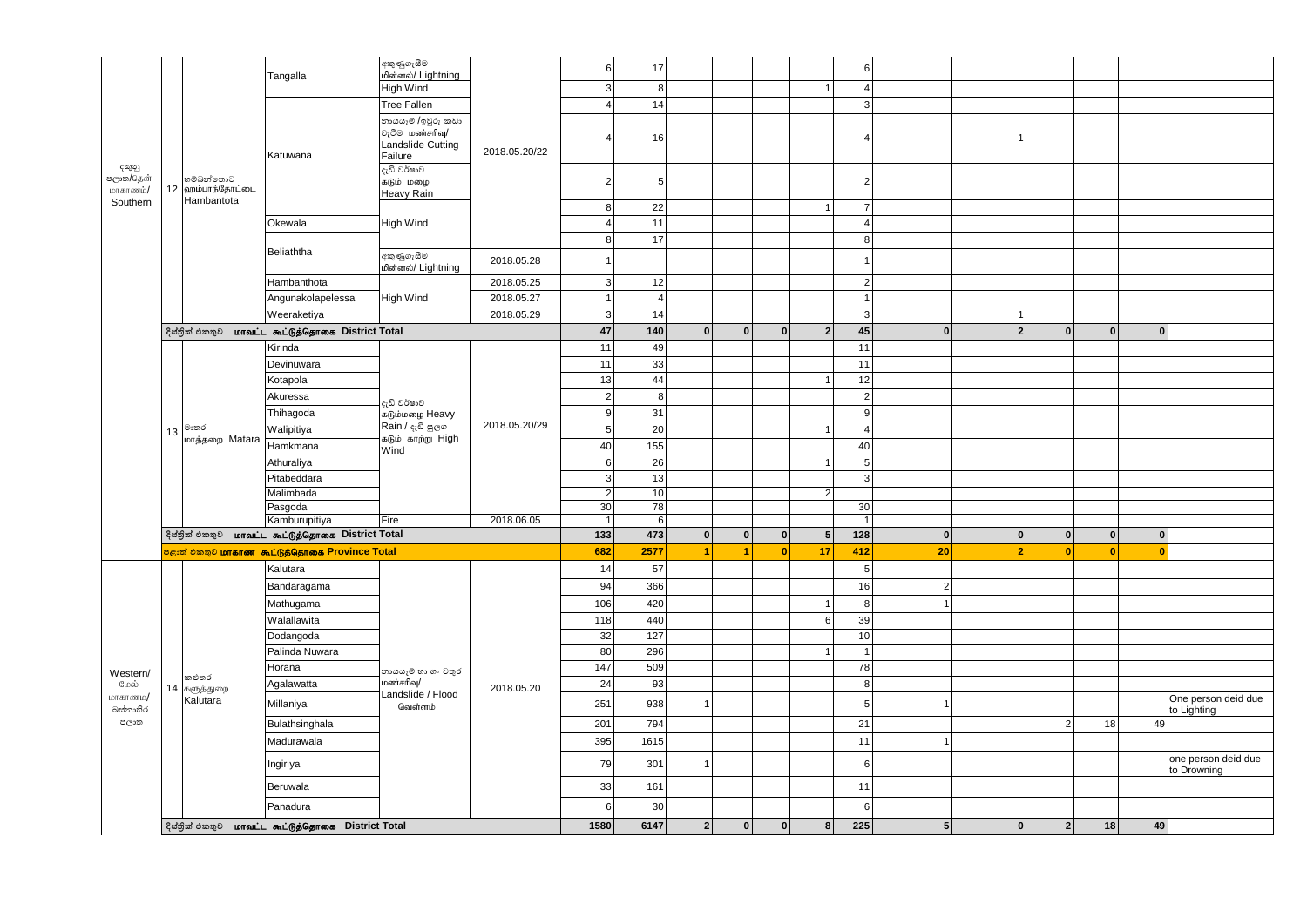|                   |                                                      |                                                           | Gampaha                            |                          | 2018.05.20               |                                    |                      |                |              |              |                |                |                |                |                |              |    | One person died due<br>to Drowning |
|-------------------|------------------------------------------------------|-----------------------------------------------------------|------------------------------------|--------------------------|--------------------------|------------------------------------|----------------------|----------------|--------------|--------------|----------------|----------------|----------------|----------------|----------------|--------------|----|------------------------------------|
|                   |                                                      |                                                           |                                    |                          | 2018.06.01               |                                    |                      | $\overline{1}$ |              |              |                |                |                |                |                |              |    | One person died due<br>to Drowning |
|                   | 15                                                   | ගම්පහ<br>கம்பஹா                                           | Attanagalla                        | දියේ ගිලීම               | 2018.05.21               |                                    |                      | $\overline{1}$ |              |              |                |                |                |                |                |              |    | One person died due<br>to Drowning |
|                   |                                                      | Gampaha                                                   | Diulapitiya                        |                          | 2018.05.20               |                                    |                      | $\overline{1}$ |              |              |                |                |                |                |                |              |    | One person died due<br>to Drowning |
|                   |                                                      |                                                           | Mahara                             |                          | 2018.05.20               |                                    |                      | $\overline{1}$ |              |              |                |                |                |                |                |              |    | One person died due<br>to Drowning |
|                   |                                                      | දිස්තික් එකතුව                                            | மாவட்ட கூட்டுத்தொகை District Total |                          |                          | $\mathbf{0}$                       | $\mathbf{0}$         | $5\phantom{1}$ | $\mathbf{0}$ | $\mathbf{0}$ | $\mathbf{0}$   | $\mathbf{0}$   | $\mathbf{0}$   | $\mathbf{0}$   | $\bf{0}$       | $\mathbf{0}$ |    | $\mathbf{0}$                       |
| Western/<br>மேல்  |                                                      |                                                           | Colombo                            |                          | 2018.05.22               | 123                                | 593                  |                |              |              |                |                |                |                |                |              |    |                                    |
| மாகாணம/           |                                                      |                                                           | Seethawaka                         |                          |                          | 264                                | 1122                 |                |              |              |                |                | 10             |                |                |              |    |                                    |
| බස්නාහිර          |                                                      |                                                           | Kolonnawa                          |                          | 2018.05.21               | 2451                               | 9723                 |                |              |              |                |                |                |                |                |              |    |                                    |
| පලාත              |                                                      |                                                           | Homagama                           | ගං වතුර                  |                          | 291                                | 1126                 | $\overline{1}$ |              |              |                | 291            |                |                |                |              |    | One person died due<br>to Drowning |
|                   | 16                                                   | ை@ கொழும்பு                                               | Kaduwela                           | வெள்ளம்<br>Flood         |                          | 1923                               | 7216                 |                |              |              | $\overline{1}$ | 1922           | 5 <sup>1</sup> |                | $\overline{4}$ | 17           | 69 |                                    |
|                   |                                                      | Colombo                                                   | Kesbewa                            |                          |                          | 22                                 | 126                  |                |              |              |                | 14             |                |                |                |              |    |                                    |
|                   |                                                      |                                                           | kotte                              |                          | 2018.05.22               | 43                                 | 157                  |                |              |              |                | 43             |                |                |                |              |    |                                    |
|                   |                                                      |                                                           | Dehiwala                           |                          |                          | $\overline{1}$                     | 3                    |                |              |              |                |                |                |                |                |              |    |                                    |
|                   |                                                      |                                                           | Thimbirigasyaya                    |                          |                          | 230                                | 904                  |                |              |              |                |                |                |                |                |              |    |                                    |
|                   |                                                      |                                                           | Padukka                            |                          |                          | $\vert$ 3                          | 13                   |                |              |              |                |                |                |                |                |              |    |                                    |
|                   | மாவட்ட கூட்டுத்தொகை District Total<br>දිස්තික් එකතුව |                                                           |                                    |                          |                          |                                    | 20983                | $\mathbf{1}$   | $\mathbf{0}$ | $\mathbf{0}$ | $\mathbf{1}$   | 2270           | 15             | $\mathbf{0}$   | Δ              | 17           | 69 |                                    |
|                   |                                                      | <b>்குற் சிறை மாகாண கூட்டுத்தொகை Province Total</b>       | 6931                               | 27130                    | 8                        | $\mathbf{0}$                       | $\mathbf{0}$         | 9              | 2495         | 20           | $\mathbf{0}$   | 6              | 35             | 118            |                |              |    |                                    |
|                   |                                                      |                                                           | Kuliyapitiya West                  |                          |                          | 581                                | 2038                 |                |              |              | $6 \mid$       | 76             | 84             |                |                |              |    |                                    |
|                   |                                                      |                                                           | Narammala                          |                          | 2018.05.20               | 171                                | 579                  | $\overline{1}$ |              |              | $\overline{4}$ | $\mathbf{1}$   |                |                |                |              |    |                                    |
|                   |                                                      |                                                           | Udubaddawa                         |                          |                          | 695                                | 2121                 |                | 3            |              | $\overline{4}$ | 32             |                |                |                |              |    |                                    |
|                   |                                                      |                                                           | Pannala                            |                          |                          | 991                                | 3580                 | $\mathbf 0$    |              |              | 11             | 104            |                |                |                |              |    |                                    |
|                   |                                                      |                                                           | Rasnayakapura                      |                          |                          | 140                                | 539                  |                |              |              | $\overline{4}$ | 10             |                |                |                |              |    |                                    |
|                   |                                                      |                                                           | Polgahawela                        |                          |                          | 67                                 | 222                  |                |              |              | 5 <sup>1</sup> | 20             |                |                |                |              |    |                                    |
|                   |                                                      |                                                           | Kotawehera                         |                          |                          | $\mathbf{3}$                       | 11                   |                |              |              |                |                | $\overline{2}$ |                |                |              |    |                                    |
|                   |                                                      |                                                           | Rideegama                          |                          |                          | 13                                 | 49                   |                |              |              | $\overline{2}$ | 9              |                |                |                |              |    |                                    |
|                   |                                                      |                                                           | Weerambugedara                     |                          |                          | 10 <sup>1</sup>                    | 34                   |                |              |              |                |                |                | $\overline{2}$ |                |              |    |                                    |
|                   |                                                      |                                                           | Nikaweratiya                       |                          |                          | 13                                 | 44                   |                |              |              | $\overline{1}$ |                |                |                |                |              |    |                                    |
|                   |                                                      |                                                           | Bamunakotuwa                       |                          |                          | 92                                 | 320                  |                |              |              |                |                |                |                |                |              |    |                                    |
|                   |                                                      |                                                           |                                    | දැඩි වර්ෂාව<br>கடும் மழை |                          |                                    |                      | $\overline{1}$ |              |              |                |                |                |                |                |              |    | One person deid due                |
|                   | 17                                                   | කුරුණෑගල<br>குருனாகல்<br>Kurunegala                       | Alauwa                             | Heavy Rain               | 2018.05.21               | 23                                 | 105                  |                |              |              |                |                |                |                |                |              |    | to Cutting Failure                 |
|                   |                                                      |                                                           | Ganewattha                         |                          |                          | $\overline{7}$                     | 18                   |                |              |              |                | $\overline{7}$ |                |                |                |              |    |                                    |
|                   |                                                      |                                                           | Wariyapola                         |                          |                          | $2 \vert$                          | 10                   |                |              |              | 2              |                |                |                |                |              |    |                                    |
|                   |                                                      |                                                           | Kuliyapitiya East                  |                          | 2018.05.21               | 5 <sup>1</sup>                     | 19                   |                |              |              | $\overline{3}$ | 3 <sup>1</sup> |                |                |                |              |    |                                    |
|                   |                                                      |                                                           | Bingiriya                          |                          | 2018.05.21-25            | 528                                | 1722                 |                |              |              |                | 1              |                |                |                |              |    |                                    |
|                   |                                                      |                                                           | Mawathagama                        |                          | 2018.05.21<br>2018.05.21 | $\left  \right $<br>$\overline{3}$ | $\overline{7}$<br>12 |                |              |              |                | $\overline{2}$ |                |                |                |              |    |                                    |
|                   |                                                      |                                                           | Kobeigane                          |                          | 2018.05.22               | 235                                | 889                  |                |              |              |                | 5 <sub>1</sub> |                |                |                |              |    |                                    |
|                   |                                                      |                                                           | Paduwasnuwara West                 |                          |                          |                                    |                      |                |              |              |                |                |                |                |                |              |    |                                    |
| වයඹ<br>පලාත/வ∟மே  |                                                      |                                                           | Maspotha<br>Paduwasnuwara East     |                          | 2018.05.21               | 13<br>61                           | 36<br>249            | $\mathbf{1}$   |              |              |                |                |                |                |                |              |    |                                    |
| ல்                |                                                      |                                                           | Kurunegala                         |                          | 2018.05.27               | $\mathbf{3}$                       | 12                   |                |              |              | $\overline{1}$ | $\overline{2}$ |                |                |                |              |    |                                    |
| மாகாணம்/          |                                                      |                                                           |                                    |                          |                          | $\mathbf{3}$                       | 14                   |                |              |              |                | $\overline{3}$ |                |                |                |              |    |                                    |
| North<br>Western/ |                                                      |                                                           | Mallawapitiya<br>Galgamuwa         |                          |                          | 516                                | 1849                 |                |              |              |                |                |                |                |                |              |    |                                    |
|                   |                                                      |                                                           | Ambanpola                          | Drought                  | 2018                     | 1687                               | 5243                 |                |              |              |                |                |                |                |                |              |    |                                    |
|                   |                                                      | දිස්තුික් එකතුව <b>மாவட்ட கூட்டுத்தொகை District Total</b> |                                    |                          |                          | 5864                               | 19722                | $\mathbf{3}$   | $\mathbf{3}$ | $\mathbf{0}$ | 43             | 276            | 86             | $\overline{2}$ | $\mathbf{0}$   | $\mathbf{0}$ |    | $\mathbf{0}$                       |
|                   |                                                      |                                                           |                                    |                          |                          |                                    |                      |                |              |              |                |                |                |                |                |              |    |                                    |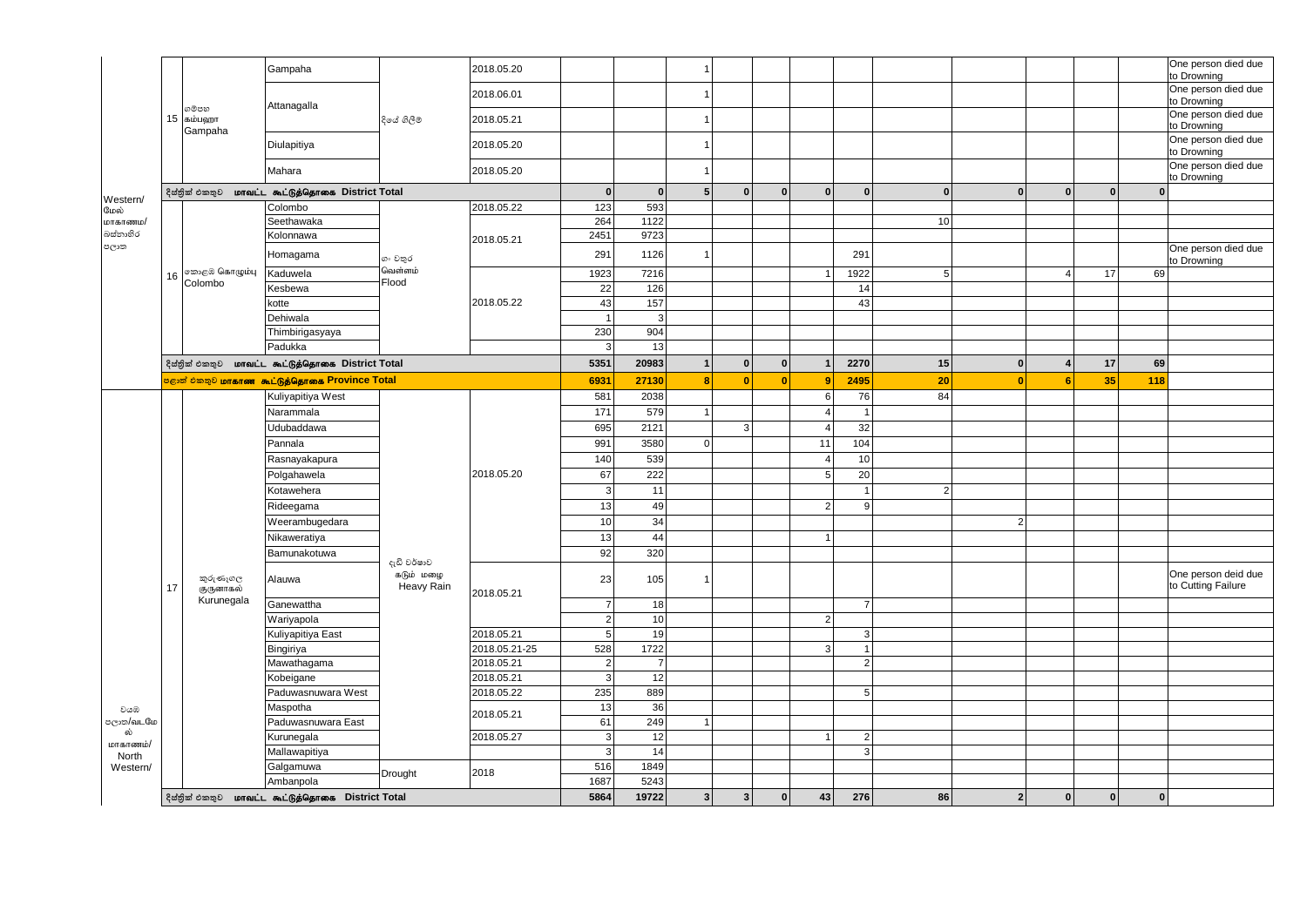|                  |    |                                                      | Mahawewa                                                           |                                 |                      | 1410            | 4873                    |                |                |              |                         | 171                     | 109            | 77                 | $\overline{2}$ | 27           | 76           |                                          |
|------------------|----|------------------------------------------------------|--------------------------------------------------------------------|---------------------------------|----------------------|-----------------|-------------------------|----------------|----------------|--------------|-------------------------|-------------------------|----------------|--------------------|----------------|--------------|--------------|------------------------------------------|
|                  |    |                                                      | Dankotuwa                                                          |                                 |                      | 10 <sup>1</sup> | 37                      |                |                |              | $5\overline{)}$         | 5                       | 6              |                    |                |              |              |                                          |
|                  |    |                                                      | Mundalama                                                          |                                 |                      | 170             | 494                     |                |                |              | $\mathbf{3}$            | 47                      | $\overline{3}$ | 0                  |                | 14           | 32           |                                          |
|                  |    |                                                      | Arachchikattuwa                                                    | ගං වතුර<br>வெள்ளம்              | 2018.05.21           | 453             | 1505                    |                |                |              | $\mathbf{3}$            | $\overline{2}$          |                | $\sqrt{2}$         |                |              |              |                                          |
|                  |    |                                                      | Pallama                                                            | Flood                           |                      | 200             | 663                     |                |                |              | 3                       | 31                      |                | $\overline{1}$     |                |              |              |                                          |
|                  |    |                                                      | Karuwalagaswewa                                                    |                                 |                      | 182             | 558                     | $\overline{1}$ |                |              |                         | 7                       | 5              |                    |                |              |              | One person deid due<br>to lightning      |
|                  |    |                                                      | Anamaduwa                                                          |                                 |                      | 148             | 497                     |                |                |              | $\overline{2}$          | 12                      | 29             | $\mathbf 0$        |                |              |              |                                          |
|                  | 18 | පුත්තලම                                              |                                                                    | Fire                            | 2018.06.02           | 1 <sup>1</sup>  | $\overline{2}$          |                |                |              |                         | $\overline{1}$          |                |                    |                |              |              |                                          |
|                  |    | புத்தளம் Puttalam                                    | Nattandiya<br>Chilaw                                               |                                 |                      | 3199<br>1522    | 11856<br>6015           |                |                |              | 26                      | 226                     | $\vert$ 1      | 11<br>$\mathbf{1}$ | 9              | 207          | 687          |                                          |
|                  |    |                                                      | Wanathavilluwa                                                     |                                 |                      | 39              | 180                     |                |                |              |                         | 39                      |                |                    |                |              |              |                                          |
|                  |    |                                                      | Puttalama                                                          |                                 |                      | 56              | 203                     |                |                |              | 9                       | 20                      |                |                    |                |              |              |                                          |
|                  |    |                                                      | Madampe                                                            | ගං වතුර<br>வெள்ளம்              | 2018.05.21           | 785             | 2707                    | 1              |                |              |                         | 21                      |                |                    |                |              |              | One constable miss<br>due to Drowning    |
|                  |    |                                                      | Mahakumbukkadawala                                                 | Flood                           |                      | 92              | 316                     |                |                |              | $\overline{2}$          | 13                      | 3              | 3                  |                |              |              |                                          |
|                  |    |                                                      | Wennappuwa                                                         |                                 |                      | 419             | 1478                    |                |                |              |                         | $\overline{7}$          | 13             |                    |                |              |              |                                          |
|                  |    |                                                      | Kalpitiya                                                          |                                 |                      | 211             | 850                     | $\overline{1}$ |                |              |                         | 85                      |                |                    |                | 10           | 46           | One person deid due<br>to lightning      |
|                  |    |                                                      | Nawagatthegama                                                     |                                 |                      | 12              | 34                      |                |                |              |                         |                         |                | $\mathbf{1}$       |                |              |              |                                          |
|                  |    | දිස්තික් එකතුව மாவட்ட கூட்டுத்தொரை District Total    | 8909                                                               | 32268                           | $\mathbf 3$          | $\mathbf{0}$    | $\mathbf{0}$            | 53             | 687            | 169          | 96                      | 13                      | 258            | 841                |                |              |              |                                          |
|                  |    |                                                      | <mark>පළාත් එකතුව <b>மாகாண</b>  கூட்டுத்தொகை Province Total</mark> |                                 |                      | 14773           | 51990                   | $6\phantom{1}$ | 3              | $\bf{0}$     | 96                      | 963                     | 255            | 98                 | 13             | 258          | 841          |                                          |
|                  |    |                                                      | Welikanda                                                          | අකුණුගැසීම<br>மின்னல் Lightning | 2018.05.21           | 3               | 10 <sup>1</sup>         | $\mathbf 2$    |                |              |                         |                         |                |                    |                |              |              | Two persons deid due<br>to lightning     |
|                  |    |                                                      |                                                                    | Drought                         | 2018.06.01           | 30              | 120                     |                |                |              |                         |                         |                |                    |                |              |              | 207 - Manampitiya GN<br>Divition         |
| උතුරුමැද         |    | පොලොන්නරුව                                           | Dimbulagala                                                        |                                 | 2018.05.25           | $\mathbf{1}$    | 5 <sup>5</sup>          |                |                |              | $\overline{\mathbf{1}}$ |                         |                |                    |                |              |              | 240 - Kandegama GN<br><b>Divition</b>    |
| திய<br>மாகாணம்/  |    | eලාක/வடமத்   19  பொலன்னறுவை<br>Polonnaruwa           |                                                                    |                                 |                      | 2 <sub>1</sub>  | 5                       |                |                |              |                         | $\overline{2}$          |                |                    |                |              |              | 217 - Kalukele & 300 -<br>Salasumgama GN |
| North            |    |                                                      | Higurakgopda                                                       |                                 | 2018.05.29           | 2 <sup>1</sup>  | 9                       |                |                |              |                         | $\overline{2}$          |                |                    |                |              |              | Divition's                               |
| Central/         |    |                                                      | Medirigiriya                                                       |                                 |                      | $\overline{4}$  | 14                      |                |                |              |                         | $\overline{\mathbf{A}}$ |                |                    |                |              |              |                                          |
|                  |    |                                                      | Thamankaduwa                                                       |                                 |                      | $\mathbf{2}$    | $\overline{7}$          |                |                |              |                         | 2 <sup>1</sup>          |                |                    |                |              |              |                                          |
|                  |    |                                                      | දිස්තුික් එකතුව <b>மாவட்ட கூட்டுத்தொரை District Total</b>          |                                 |                      | 44              | 170                     | $\mathbf 2$    | $\mathbf{0}$   | $\mathbf 0$  | $\overline{1}$          | 10                      | $\Omega$       | $\mathbf{0}$       | $\mathbf 0$    | $\mathbf 0$  | $\mathbf 0$  |                                          |
|                  |    |                                                      | පළාත් එකතුව <b>மாகாண கூட்டுத்தொகை Province Total</b>               |                                 |                      | 44              | 170                     | $\overline{2}$ | $\overline{0}$ | $\bf{0}$     | 1                       | 10                      | $\Omega$       | $\mathbf{0}$       | $\mathbf{0}$   | $\mathbf{0}$ | $\mathbf{0}$ |                                          |
|                  |    | 20 <sup>0லெஜெல</sup> மட்டக்க<br>ளப்பு/ Batticaloa    | Kiran                                                              | Drowning / දියේ<br>ගිලීම        | 2018.05.26           |                 |                         | $\mathbf{1}$   |                |              |                         |                         |                |                    |                |              |              | One person died due<br>to Drowning       |
|                  |    |                                                      | දිස්තික් එකතුව <b>மாவட்ட கூட்டுத்தொரை District Total</b>           |                                 |                      | $\mathbf{0}$    | $\mathbf{0}$            | $\mathbf{1}$   | $\mathbf{0}$   | $\mathbf{0}$ | $\mathbf{0}$            | $\bf{0}$                | $\bf{0}$       | $\mathbf{0}$       | $\Omega$       | $\mathbf{0}$ | $\mathbf{0}$ |                                          |
| නැගෙනහිර<br>පලාත |    |                                                      | Thambalgamma                                                       | දැඩි වර්ෂාව                     | 2018.05.23           | $\mathbf{1}$    | 4                       |                |                |              |                         | -1                      |                |                    |                |              |              |                                          |
| கிழக்கு          |    | ජිකුණාමලය<br>21   தி.மலை                             | Muthur                                                             | கடும் மழை Heavy                 | 2018.05.25           | $\mathbf{1}$    | $\overline{\mathbf{3}}$ |                |                |              |                         |                         |                |                    |                |              |              |                                          |
| Eastern          |    | Trincomalee                                          | Kinniya                                                            | Rain                            |                      | 288             | 1125                    |                |                |              |                         | $\overline{1}$          |                |                    |                |              |              |                                          |
|                  |    |                                                      | දිස්නික් එකතුව <b>மாவட்ட கூட்டுத்தொகை District Total</b>           |                                 |                      | 290             | 1132                    | $\mathbf{0}$   | $\mathbf{0}$   | $\mathbf{0}$ | $\mathbf{0}$            | $\overline{2}$          | $\bf{0}$       | $\mathbf{0}$       | $\mathbf{0}$   | $\mathbf{0}$ | $\mathbf{0}$ |                                          |
|                  |    | පළාත් එකතුව <b>மாகாண கூட்டுத்தொகை Province Total</b> | 290                                                                | 1132                            | $\blacktriangleleft$ | $\overline{0}$  | $\mathbf{0}$            | $\mathbf{0}$   | $\overline{2}$ | $\Omega$     | $\mathbf{0}$            | $\mathbf{0}$            | $\mathbf{0}$   | $\mathbf{0}$       |                |              |              |                                          |